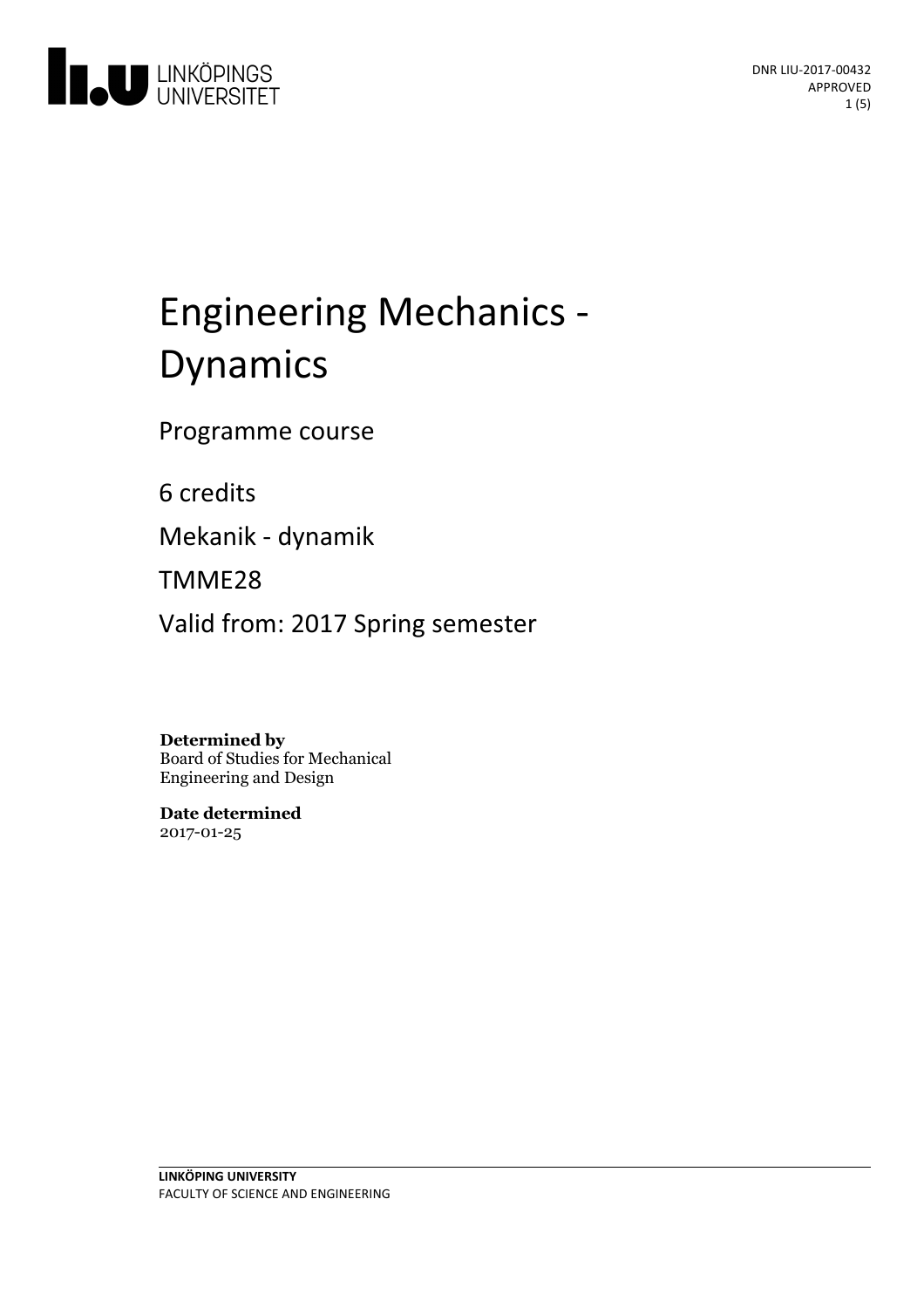## Main field of study

Mechanical Engineering

#### Course level

First cycle

#### Advancement level

 $G_1X$ 

#### Course offered for

Mechanical Engineering, M Sc in Engineering

#### Entry requirements

Note: Admission requirements for non-programme students usually also include admission requirements for the programme and threshold requirements for progression within the programme, or corresponding.

#### Prerequisites

Basic courses in linear algebra and calculus, Mechanics - Statics

#### Intended learning outcomes

The goal of the course is to give the student familarity with the basic laws of dynamics and the skill to apply them independently to actual problems. After the course, the student should be able to:

- Define the basic concepts in mechanical engineering as force, couple, equilibrium, velocity, acceleration, angular velocity, angular acceleration, linear impulse and linear momentum, angular impulse and angular momentum, mechanical work, energy and gyroscopic motion.<br>• Apply the above concepts and definitions to problems related to
- 
- engineering mechanics.<br>• Perform simple derivations of theorems and expressions used in dynamics of particles and dynamics of rigid bodies. Draw free body diagrams, formulate kinematic constraints and derive the
- governing equations for mechanical problems by using Euler laws of motion for rigid bodies.

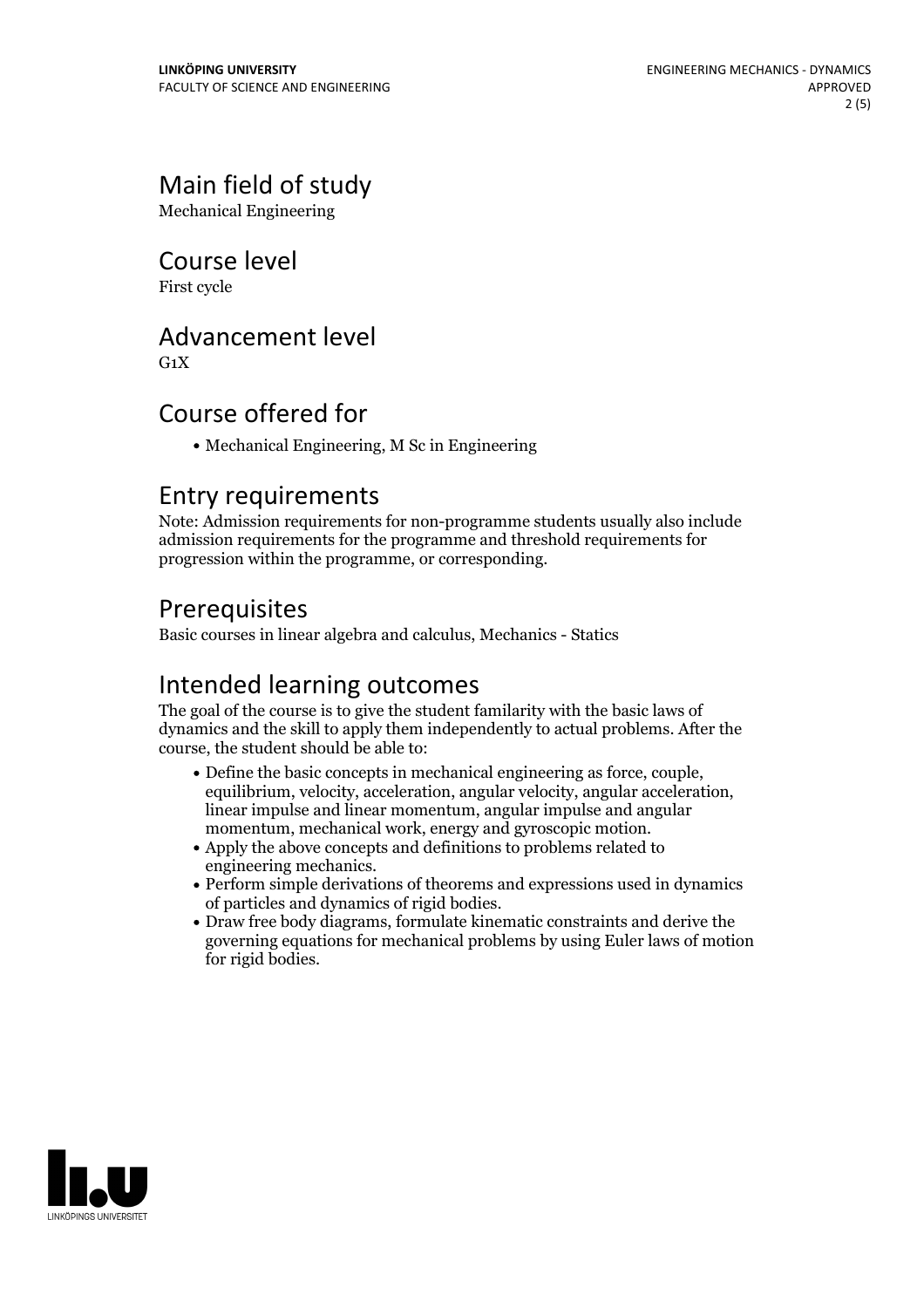#### Course content

Newtons laws of motion. Gravity. Kinematics of particles (velocity and acceleration in cartesian and polar coordinates). Linear and angular momentum for <sup>a</sup> particle. Impuls and impact. Mechanical work, kinetic and potential energy. Kinematics of rigid bodies (velocity and acceleration, instantaneous center of zero velocity). Coriolis equation. Plane kinetics of rigid bodies (Eulers equations of motion, mass moment of inertia, linear and angular momentum, work, energy, impulse). Three dimensional kinematics of rigid bodies (the angular velocity vector, velocity, acceleration). Three dimensional motion of rigid bodies (Eulers equations of motion, the inertia matrix, rotation about a fixed axis, gyroscopic motion).

## Teaching and working methods

The lectures treats topics of principal importance, and might, apart from theory and examples, also contain clarifying experiments. The purpose of the lessons is to give the student an ability to solve problems independently.

#### Examination

TEN<sub>1</sub> Written examination 6 credits U, 3, 4, 5

#### Grades

Four-grade scale, LiU, U, 3, 4, 5

#### Other information

Supplementary courses: Mechanics, second course, Vibration analysis of structures, Solid mechanics

#### Department

Institutionen för ekonomisk och industriell utveckling

#### Director of Studies or equivalent

Peter Schmidt

#### Examiner Stefan Lindström

#### Course website and other links

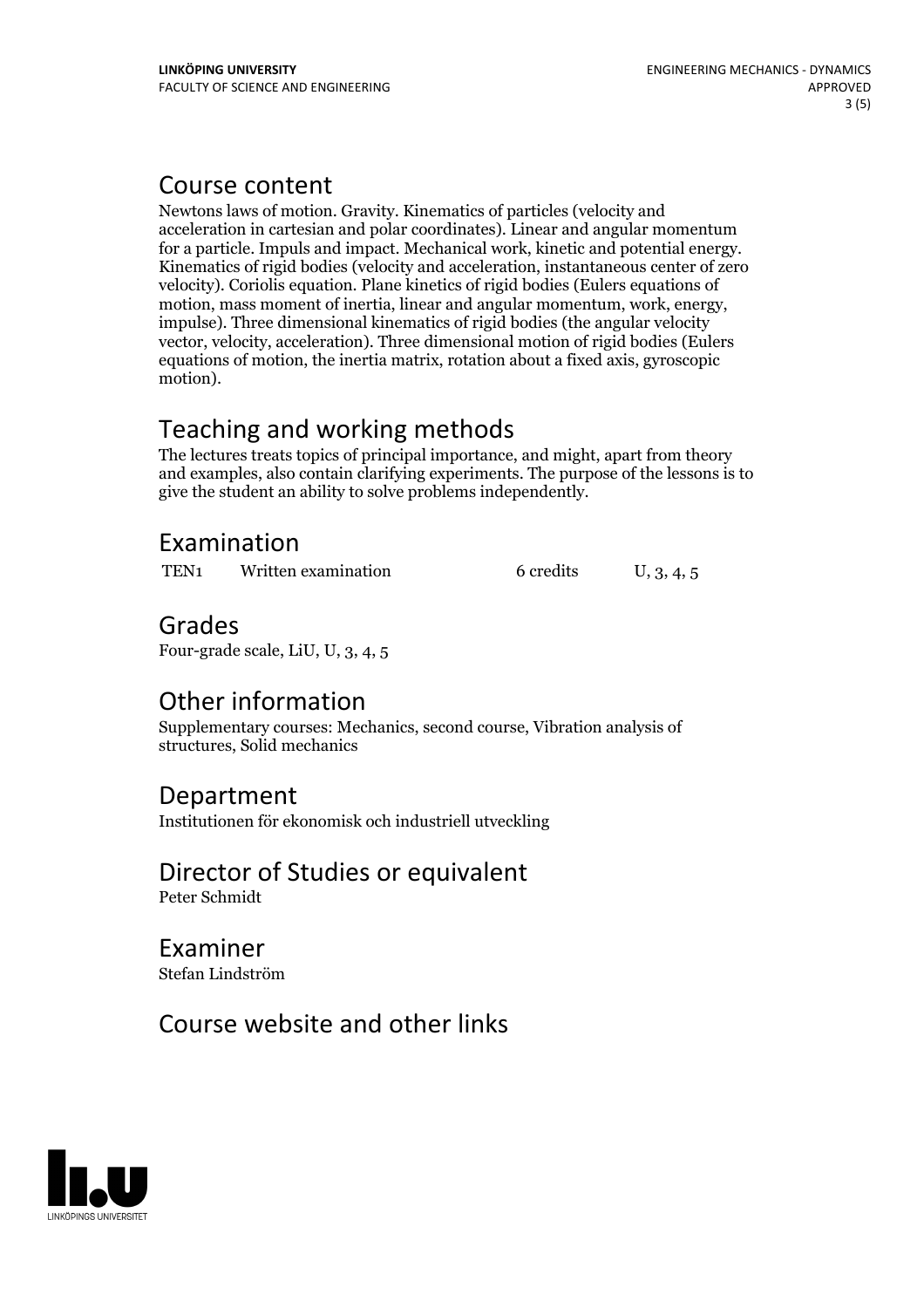## Education components

Preliminary scheduled hours: 56 h Recommended self-study hours: 104 h

## Course literature

#### **Additional literature**

**Books**

Meriam, J.L., Kraige, L.G, *Engineering Mechanics* Vol 1 & 2